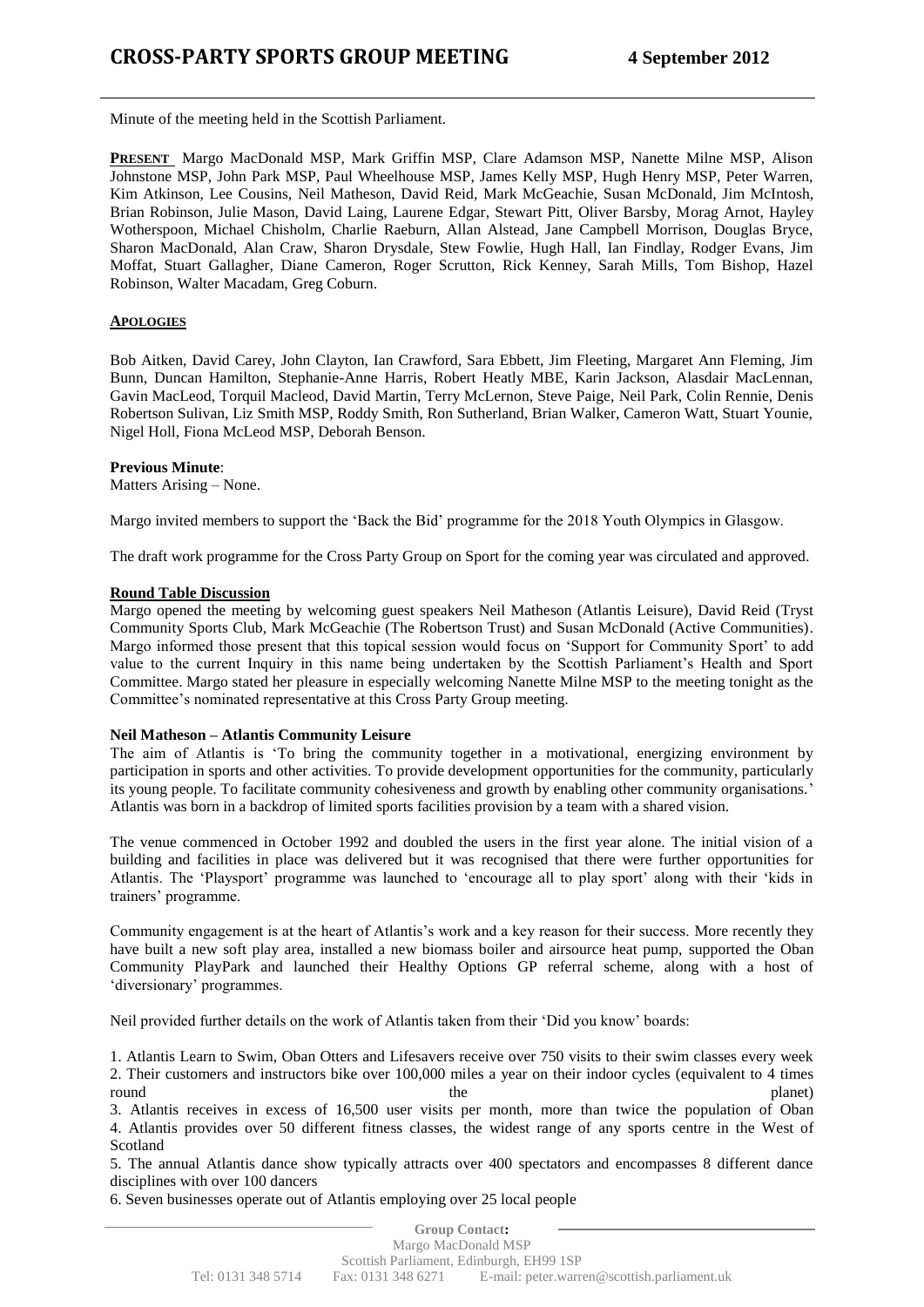7. Atlantis was the first leisure centre in Scotland to have a Starbucks Coffee outlet

8. Atlantis partners and supports over 25 clubs and social enterprises in the local community 9. Over 175 young people from the local area have worked within Atlantis since 1992, going on to a variety of professions

10. Atlantis currently employs 52 local people, making up 27 full time equivalent jobs 11. Atlantis is open 95 hours per week, longer than any other leisure centre in Argyll and Bute

12. More than 30 athletes from Atlantis have gone on to compete at national level 13. The major projects that you see appearing around Atlantis, such as softplay and the biomass boiler, are driven by a board of 9 volunteer directors who have a passion for the wellbeing of their local community 14. Atlantis hosts over 35 events per year 15. Atlantis publishes an informative weekly email newsletter every Friday which you can receive free by signing up at [www.atlantisleisure.co.uk](http://www.atlantisleisure.co.uk/)

16. The Atlantis staff team are 157% more enthusiastic than the maximum safe limit for human enthusiasm as measured in a 1992 NASA study.\*

\*This is made-up, but you know what we mean.

17. Atlantis delivers over 5000 hours of sports coaching every year

18. "In 1992, Argyll and Bute Council were the first council in the UK to support this type of social enterprise and have done so ever since." *Willie Young, Community Sport Lead Manager, Argyll & Bute Council* 19. Atlantis provides in excess of 75 different sports-related activities, making its range one of the largest in Scotland

20. Every year, in partnership with Argyll & Bute Council, Atlantis trains and qualifies nearly 500 sports coaches in 56 courses and 26 disciplines at Sporting Champions Coaching conference, the largest event of its kind Scotland in Scotland in Scotland in Scotland Scotland in Scotland in Scotland in Scotland in Scotland in Scotland in Scotland in Scotland in Scotland in Scotland in Scotland in Scotland in Scotland in Scotland in Scot 21. Every Friday night, around 80 teenagers attend Friday Freestyle, when Atlantis is dedicated entirely to their activities led by volunteers, partner organisations and the Atlantis coaching team 22. You can join over 1000 fans and keep up with what's happening at Atlantis on a daily basis at Facebook.com/atlantisleisure.

## **David Reid, Tryst Community Sports Club**

David outlined the evolution of the Club and the partnership with Stenhousemuir FC. Stenhousemuir FC had reached a glass ceiling in relation to a wide range of programmes they supported/had undertaken, including: young maroons, community teams, mini maroon, twilight leagues, Quality Mark, as a community interest company and attracting 500 boys and girls to the club on a regular basis. The Tryst Community Sports Club emerged following discussions about how to progress sport within the local community, via a common set of drivers and a desire to change the culture within the community:

- Lots of disparate community activity
- Significant social and health issues
- Lack of a true community spirit and pride
- Lack of available quality facilities
- A desire to make a real difference
- To create a sustainable future for the club
- Create a pathway for volunteers to apply their skills.

The Club's vision is "to create a community organisation for all age groups which inspires participation, rewards endeavour and nurtures talent providing a foundation for the promotion of a socially attractive and healthy lifestyle where the members feel a sense of ownership for life."

The Club"s first priority was to support the development of the 5 sports club"s own members as members of the Tryst Community Sports Club: golf, cricket, football, dance and basketball. Engagement with further sports was planned as part of phase two.

Strong partnerships were at the heart of the Club's development. They supported the Club's 'virtuous circle' of new members, new clubs, new volunteers, unlock facilities. To date the Club"s achievements include:

- Feb 2011: 5 clubs, 62 members
- Aug 2012: 15 clubs, 550 members
- With active schools: 2000+ participants/week
- Adult classes started: sustainability
- Volunteer development programme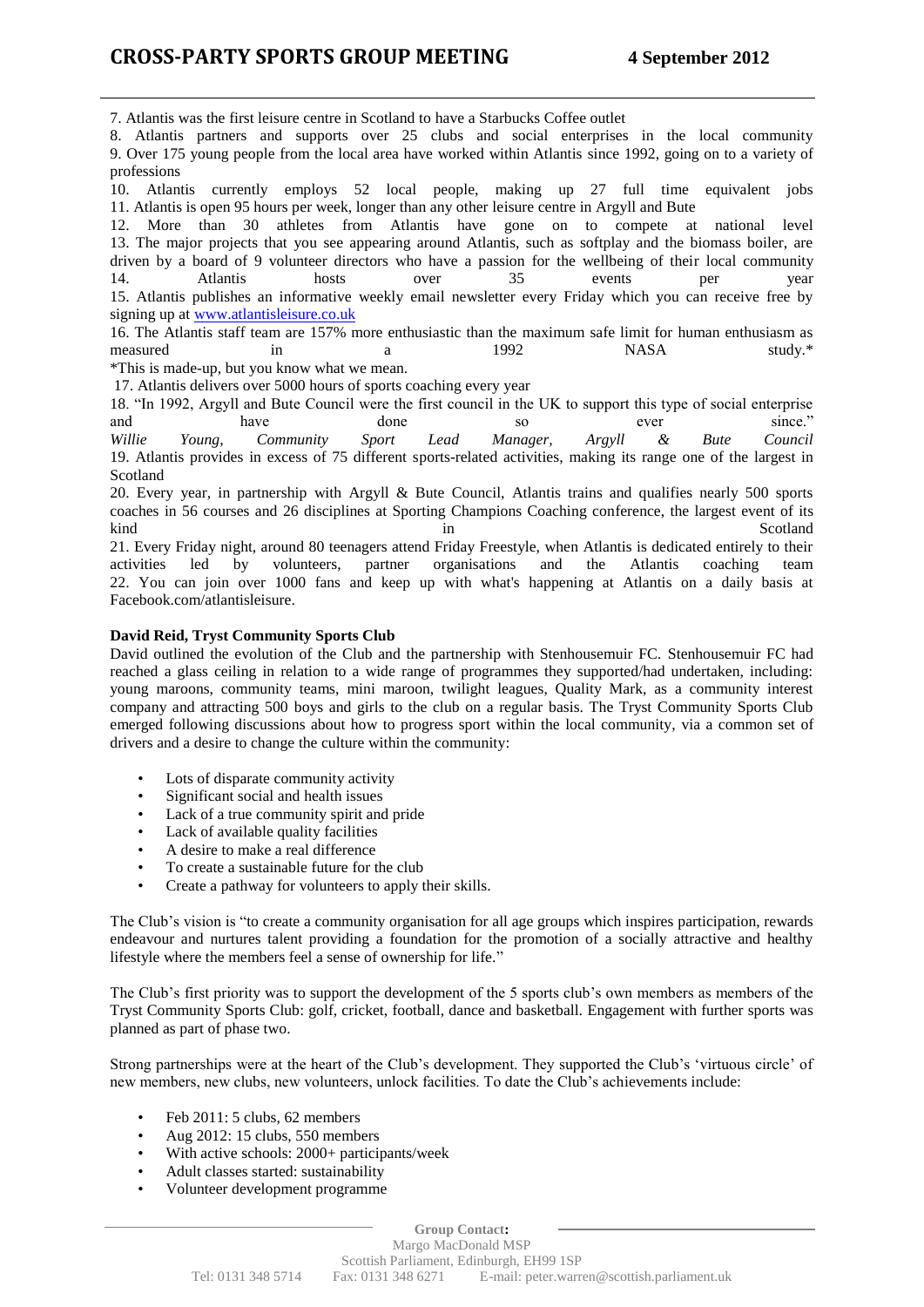At the present time the Club now support a range of sports:

- *Tennis*
- *Golf*
- *Cricket*
- *Rock-it-ball*
- *Cheerleading*
- *Dance*
- *Rugby*
- *Basketball*
- *Water polo* • *Table tennis*
- 
- *Hockey*
- *Gymnastics*
- *Football*
- *Karate*
- *Jiu Jitsu.*

## **Mark McGeachie, The Robertson Trust**

The Robertson Trust is currently the largest Independent Trust in Scotland. They awarded £14.6M to charities in Scotland in 2011/12. The Trust adopted Community Sport as one of its key Development areas in 2008. All of their Development projects are externally evaluated to determine what works, what doesn't work and why.

Mark confirmed that sport can be a valuable vehicle to engage hard to reach young people in communities and enable them to develop key life skills. To be effective sports facilities and programmes should be:

- Accessible,
- Provide opportunities to engage in high quality programmes
- Responsive to and driven by the needs of the community.

In addition to this, volunteering can provide benefits for individuals and communities.

### **Susan McDonald, Active Communities**

Jogging Buddies was launched in 2003. Jogging Buddies started with a group of Mums at Ralston Playgroup who were asked by founder Susan McDonald if they would like to take part in a physical activity programme linked to "Have a Heart" Paisley. The parents were interested in walking/jogging and a class was set up on a Friday morning while children were in playgroup. This meant there was no need for babysitters and Mums felt comfortable in this community setting.

The types of people who come to their classes wouldn"t describe themselves as "sporty" and would be too intimidated to go along to their local sports centre/club. Jogging Buddies grew in numbers because they listened to people, responded to their needs and emphasized the fun/social aspect of physical activity.

In 2010 Jogging Buddies changed its name to Active Communities (Scotland) Ltd and received charitable status. The name change was essential due to their success in delivering community sport, physical activity and wellbeing programmes. The new name is a better reflection of the range of work they do in local communities. When they refer to "active" they mean physically active to improve fitness/health and community active to help improve local communities and make positive changes.

The programme currently supports:

- 10 venues Renfrewshire wide
- 65 trained jogscotland leaders
- 3 jogscotland tutors
- 300 members.

Active Communities aims:

- to inspire communities to create a culture of sport, physical activity, health and wellbeing.
- provide programmes and services that will promote the benefits of sport, physical activity and mental health and well-being
- provide support and training for volunteers, leaders and coaches
- promote a community led approach
- to use sport and physical activity as a vehicle to teach valuable life and social skills

#### **Group Contact:** Margo MacDonald MSP Scottish Parliament, Edinburgh, EH99 1SP Tel: 0131 348 5714 Fax: 0131 348 6271 E-mail: peter.warren@scottish.parliament.uk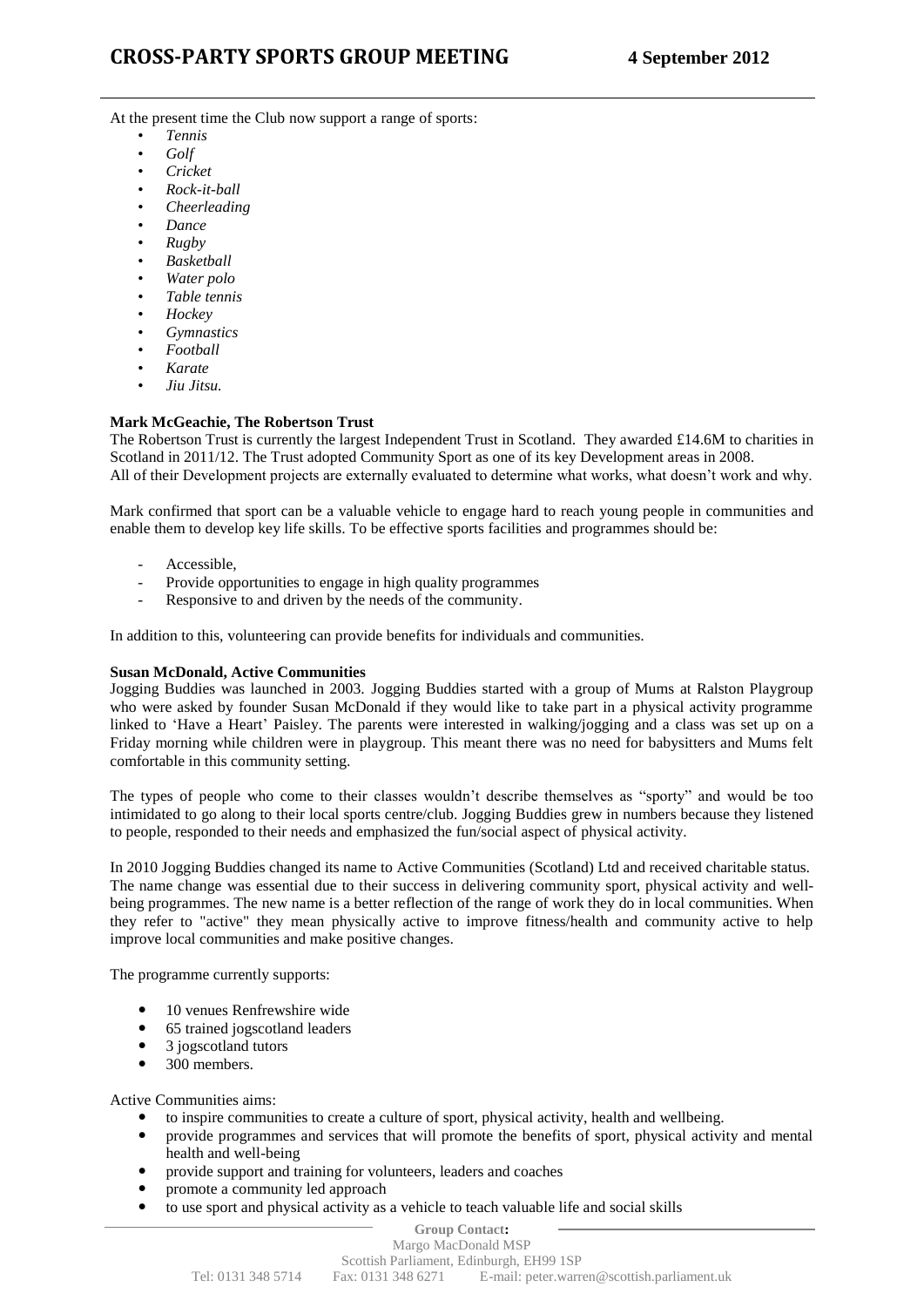to harness the energy and commitment of partner agencies to work with them.

Active Communities bring individuals from all backgrounds and social statuses together in a relaxed and natural environment that is ideal for exploring serious and sensitive issues. Engaging residents, voluntary groups, and partner organisations is essential to the creation of supportive communities and Active Communities.

They believe that sports and physical activity instill the critical "can do" outlook that is vital to personal development. They believe in the power of sport and physical activity to create lasting individual and social change, build self-esteem, develop leadership skills and strengthen relationships and, through sport, communities can be the agents of their own development

They encourage and support everyone regardless of age or ability and are committed to a community led approach where they engage, support and enable local communities to take action and improve their health. The organisation delivers a wide range of programmes and services that provide opportunities for the whole community to become healthier and more active in a safe and enjoyable environment.

Crucial to the success of the organisation is the training of local people to deliver classes. This enabled them to be role models in their community and because the majority of their leaders started as beginners they could understand the challenges many people faced to becoming active. This group are their Community Champions. They engage with the local community, promote opportunities, deliver health promoting activities, support local people to achieve their goals and mentor new volunteer leaders.

They pride themselves on the development and support of their volunteers. They all have national governing body awards but they have also developed a series of workshops and training opportunities to address their needs. They have a mentor programme and provide resources/tools needed to work within their local community. They have an annual education & training programme, meet with our volunteers on a regular basis and organise an annual team building day. Over the last year they have added additional training for their leaders including, Health Issues in the Community& British Heart Foundation Healthy Heart Training to allow them to further develop their skills as "Community Health Champions".

In 2007 they were asked to develop a national Girls on the Move Project aimed at increasing physical activity and leadership opportunities for young Mums (16-24yrs). The project was piloted in Renfrewshire working initially with a group of 10 young Mums from Paisley Threads. The project involved physical activity sessions (walking/jogging & buggy buddies) & personal development sessions. The Mums not only participated in the pilot project but had input into the final design & delivery. They brought in professionals to deal with some of the other issues raised by the Young Mums, and now as part of the Mums on the Run pack they provide advice sheets for leaders such as getting help with finance, alcohol, smoking cessation, drugs and well-being.

The project developed into "Mums on the Run" and has been launched nationally by jogscotland. It has been used as a case study in the [Girls on the Move Impact Statement 2005 -](http://www.youthscotland.org.uk/portalbase/pages/download.aspx?locationId=609fc63b-d958-4b79-ba7e-750903953ac1) 2011and was featured on BBC Reporting Scotland as a project that has been successful in engaging young Mums from disadvantaged areas. Four of the original Mums trained as jog leaders and now work on a sessional basis with Active Communities delivering "Mums on the Run". They have delivered sessions to 5 further groups involving 50 Mums and have organised 3 community events involving approximately 200 people. Again the success of this project was the youth work approach/community led approach taken.

Active Communities was asked by ROAR to deliver physical activity sessions at ROAR clubs. As a result of consulting with club members and partner agencies on their needs, they were instrumental in developing the "ROARing to go" programme which provides physical activity sessions and health & well-being at 12 ROAR clubs on a weekly basis. Participants in the Ralston ROAR club recently helped organise the Ralston Community Games, an intergenerational community event. They were delighted to be able to show off their new skills and commented on how they felt "part of their community".

# **Mark McGeachie**

Preventative spend:

- Delivered in the right way, sports can help hard to reach groups (such as those who are excluded from school, engaged in offending behaviour or at risk of becoming long term unemployed) to develop key life skills that increase their chances of achieving positive outcomes in the future
- Annual cost of housing a prisoner = approx £40,000 (Scottish Prisons Commission, Scotland"s Choice, 2008);